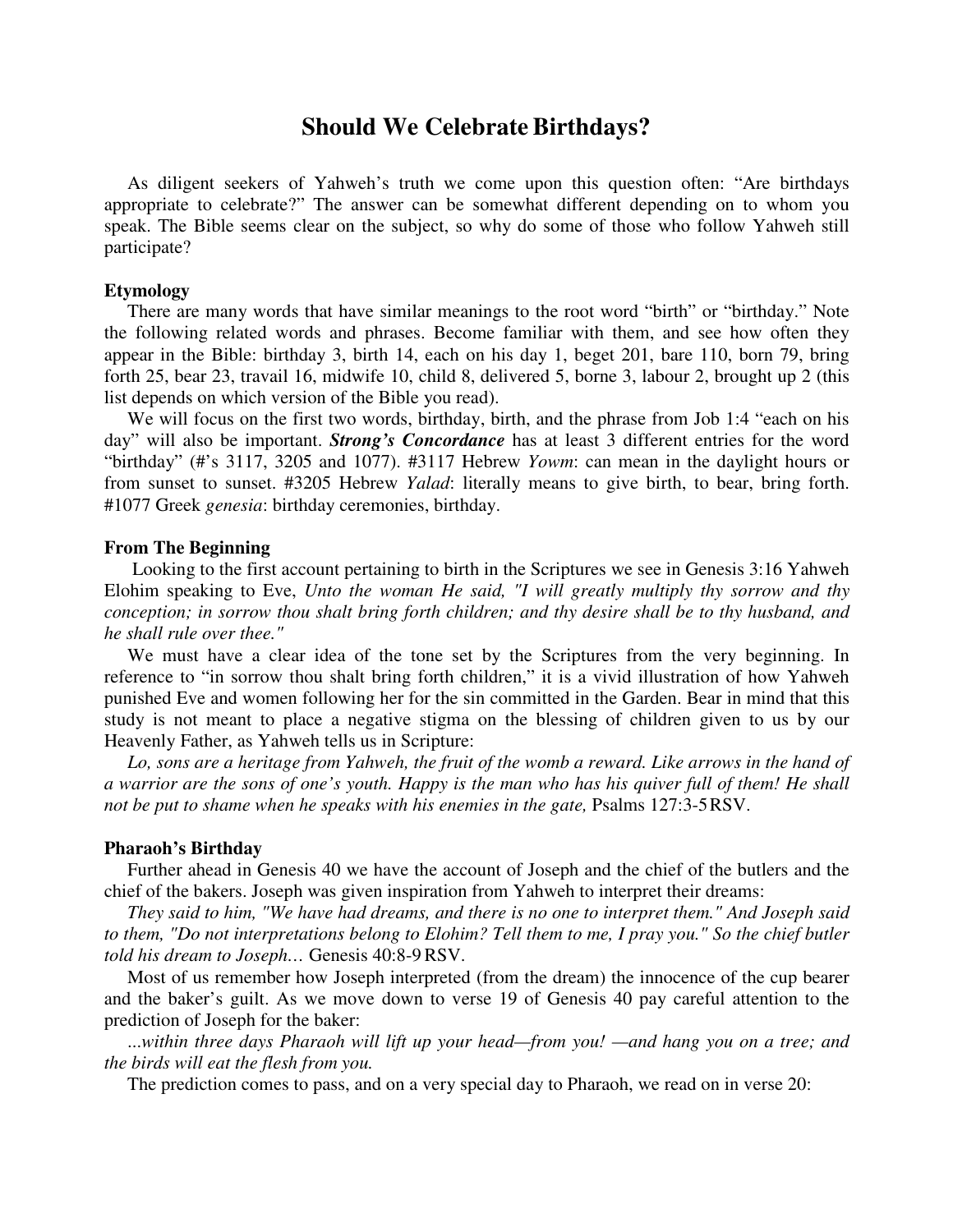On *the third day, which was Pharaoh's birthday, he made a feast for all his servants, and lifted up the head of the chief butler and the head of the chief baker among his servants. He restored the chief butler to his butlership, and he placed the cup in Pharaoh's hand; but he hanged the chief baker, as Joseph had interpreted to them.*

 Why is it important to place emphasis on these Scriptures referring to Pharaoh, on his birthday, and the lifting of the heads of the butler and baker? We will see later in this study the correlation between death and celebration of one's self being born.

### **Pagan Roots**

 This excerpt was borrowed from an educational resource website (teacherlink.ed) for teachers. The books bulleted at the end of the quotes are part of the bibliography:

 "Celebrating birthdays is a very old custom. Ancient people did not know the exact day of their birth, yet measured time by using the moon and the seasons. As humans began to learn more about the earth's natural time gauge, calendars were developed. Calendars made it easy for people to keep track of and celebrate important events each year. Birthdays were some of the special events that people noted on their calendars.

 "Many of the symbols that we associate with birthdays had their roots hundreds of years ago. There are a few explanations as to why we have birthday cakes. Some say it is because the Greeks used to take cakes to the temple of the goddess of the moon, Artemis. They took her round cakes to represent the full moon. Another view is that the tradition of the birthday cake started in Germany. A [piece of] bread was made in the shape of the baby [Yahshua's] swaddling clothes. Geburtstagorten is another type of German cake that was said to have been used for birthdays. It was a layered cake that was much sweeter than the bread type cake.

 "Another symbol that is closely tied to the birthday cake is the custom of putting candles on the cake. The Greek people who took their cakes to Artemis placed candles on the cake because it made the cake look as if it was glowing like the moon (Gibbons, 1986). The Germans were known as good candle makers and started to make small candles for their cakes. Some people say that the candles were put on for religious reasons. Some Germans place a big candle in the center of the cake to symbolize the 'light of life' (Corwin, 1986). Others believed that the smoke from fires would take their wishes up to heaven. Today many people make silent wishes as they blow out their candles. They believe that blowing out all the candles in one breath will bring good luck.

 "A gathering or party is usually held so that the birthday person can have their cake and blow out the candles. The very earliest parties were held because people thought that evil spirits would visit them on their birthdays. They stuck close to their friends and family so that the evil spirits would not bother them. Later on, parties were gatherings where friends and family members would give gifts or flowers to the person having the birthday. Today lots of birthday parties are for fun. If people cannot visit someone on their birthday they often send them a birthday card. The tradition of sending birthday cards was started in England about 100 years ago (Motomora, 1989).

 "Many birthday traditions deal with luck. A good luck birthstone, good luck flower, and a good luck color have been assigned to each month of the year. Birthday presents dealing with these good luck symbols are often given as gifts. The common birthday symbols have been taken from numerous countries. Yet, each country still has customs and traditions unique to themselves. Some countries have uncommon customs that are very different from the current American view of birthdays. Many birthday celebrations are centered around religious ceremonies or themes. Each country, people, and region have their own set of customs. The following are examples of only a few types of celebrations. Japanese children celebrated their birthdays on January first. An individual would celebrate his birthday on January first if his birthday was February 19th, October 31st, or any other day of the year. Today, most Japanese children celebrate their birthdays on their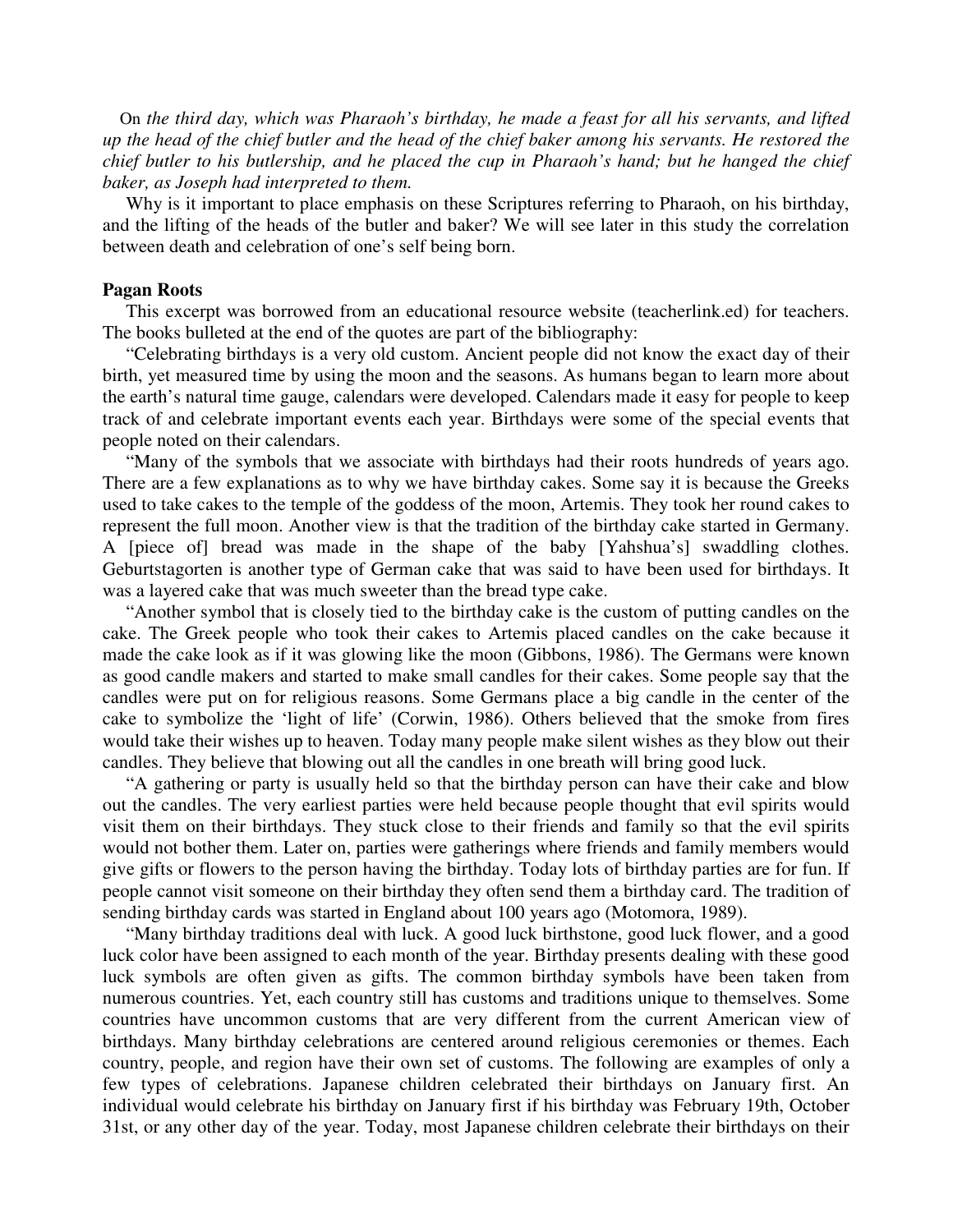true birthdays.

 "In Korea one of the most important birthdays is a child's first birthday. The children are dressed in special clothes and are taken in front of a large gathering of friends and family members. There is a big feast and the guests leave money for the new one-year-old child. The child's future is told by the items the birthday child picks up.

 "Hindu children celebrate their birthdays only until they are 16 years old. Their birthday is very religious. They take flowers to the temple and the child receives a blessing from a priest. The birthday child does not even have to go to school on his birthday.

 "Many of the common birthday symbols come from Germany. The children in Germany have birthday cakes, parties, and blow out candles. However, children may celebrate their birthdays differently depending upon which part of Germany they live. The parties in south Germany are usually quiet celebrations where the child is the center of attention for the day. In many countries children are named after saints. In these countries the birthday celebration usually comes on the name day, the feast of the child's patron saint (Price, 1969). On this special day the focus should first be on the saint and then on the child. Some children get to celebrate on name day and on their own birthday."

### **Source information:**

- Corwin, J. H. (1986). *Birthday Fun*. New York: Simon & Schuster.
- Gibbons, G. (1986). *Happy Birthday*. New York: Scholastic.
- Motomora, M. (1989). *Happy Birthday!* Milwaukee, WI: Raintree Publishers.
- Price, C. (1969). *Happy Days*. New York: *United States Committee For UNICEF*.
- (no author) (1989). *Children's Songbook of the Church of Jesus Christ of Latter-day Saints.*
- S.L.C., UT: *The Church of Jesus Christ of Latter-day Saints.*

 Looking at some of the historical references here, we find it is often stated that children celebrate birthdays for religious reasons. They even say that the origins of the "birthday cake" was modeled after the baby Messiah's swaddling clothes. This association to the Messiah Yahshua is curious at best. The other "religious" references all point to pagan religions and pagan traditions and can be considered to further prove our point.

 While researching the same education resource website, one can find an interesting plan for the teacher. Here is an excerpt from that plan, pay close attention to the last sentence:

 "F. Hands-on (Book making). Have students begin to make their own personal birthday books. Title the book, *My Special Birthday,* let the students fill in their name and birth date on the front cover. Have the students write about and draw a picture of their family birthday tradition. The number of pages needed will vary with individual students. Instruct each student to make a page showing their good luck birthstone, good luck flower, and good luck color."

This is nonsense being taught in some of our nation's public schools. Brethren, be warned that it is important, if your child attends a school like the one who uses these resource websites, that you must educate him/her on the errors in their teaching curriculums.

### **Ties To Satanic/Occultic Religions**

# *The Satanic Bible* (Anton Szandor LaVey*, (Air) Book of Lucifer – The Enlightenment*, Avon Books, 1969, Ch XI, *Religious Holidays*, p. 96) has the following to say about birthdays:

"The highest of all holidays in the Satanic religion is the date of one's own birthday. This is in direct contradiction to the holy days of other religions, which deify a particular god who has been created in an anthropomorphic form of their own image, thereby showing that the ego is not really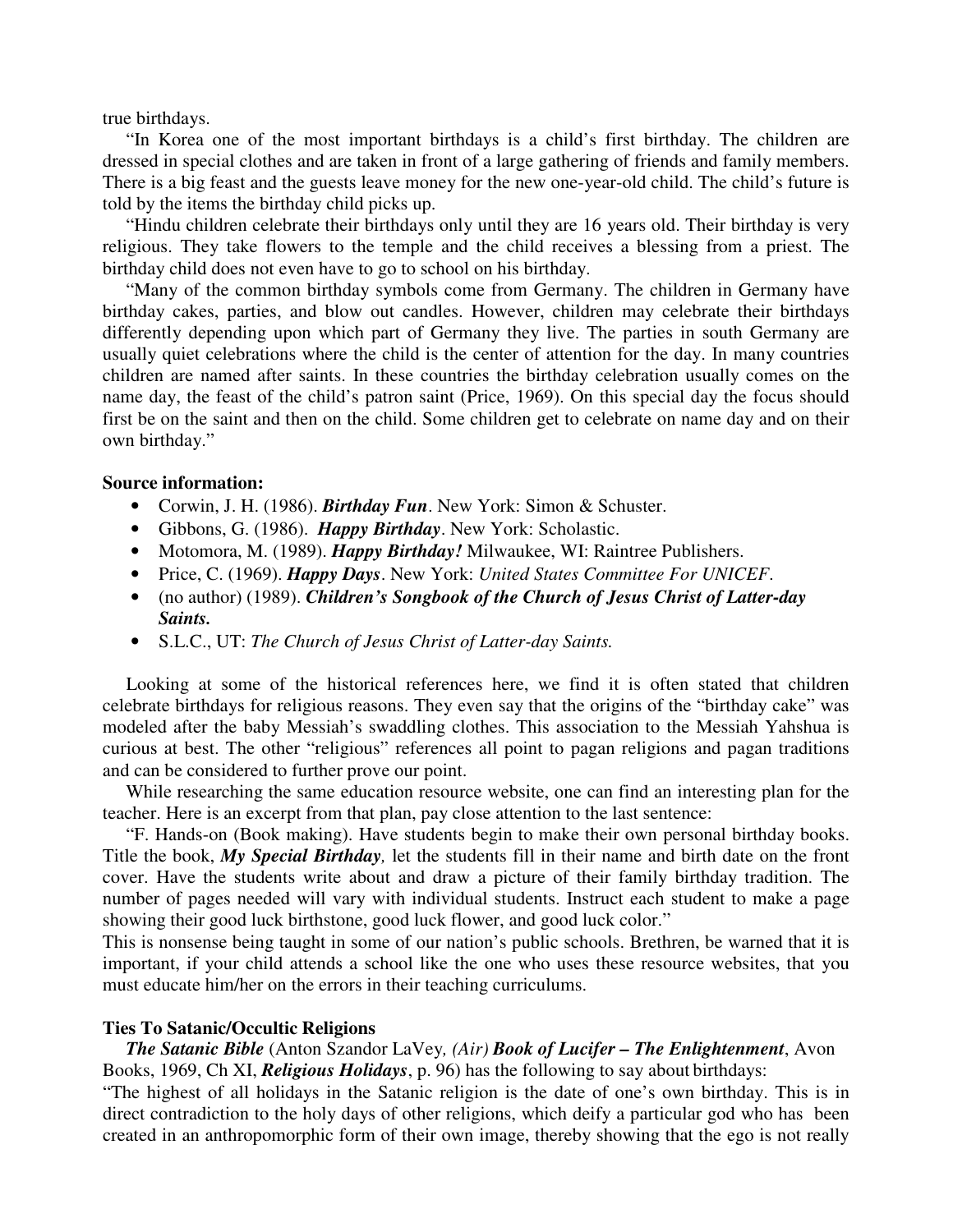buried.

 "The Satanist feels: 'Why not really be honest and if you are going to create a god in your image, why not create that god as yourself.' Every man is a god if he chooses to recognize himself as one. So, the Satanist celebrates his own birthday as the most important holiday of the year. After all, aren't you happier about the fact that you were born than you are about the birth of someone you have never even met? Or, for that matter, aside from religious holidays, why pay higher tribute to the birthday of a president or to a date in history than we do to the day we were brought into this greatest of all worlds?

 "Despite the fact that some of us may not have been wanted, or at least were not particularly planned, we're glad, even if no one else is, that we're here! You should give yourself a pat on the back, buy yourself whatever you want, treat yourself like the king (or god) that you are, and generally celebrate your birthday with as much pomp and ceremony as possible."

 Concerning the Assyro-Babylonian Religion, a portion of a Historical/Biblical article by Wade Cox has this:

 "Strange as it may seem, our methods of measuring the hours and the place of man in that time scale comes from the Babylonian sexagesimal unit; i.e. sixty. Thus there were sixty minutes in an hour and sixty seconds in a minute. The Assyro-Babylonians sought to maximise the race by ensuring that births took place at the correct times in the luni-solar cycle. The births were matched to the phases of the moon, so it seems, and the calculations of the phases were placed on tables which we have today (cf. The Encyc. Of Religion and Ethics (ERE), art. Birth (Assyro-Babylonian), Vol. 2, p. 643). These calculations appear to be centered on the worship of the Goddess Ishtar or Easter. The tables show complex mathematical capacities in the calculation of the lunar phases and the solar horoscopes cast from the dates of birth as well as the placement of lunar and solar eclipses (cf. ibid.). The moon was important but less important than Ishtar as Venus and she seems to be at once distinct from the consort of Merodach, Zer-panitum, who bore the name Eru'a or conception. In the bilingual account of the Creation she appears as Aruru, meaning the one who formed, with Merodach, the creator of all things, the seed of mankind.

 "As Ishtar-Zer-panitum (for Zer banitum), called also Mah or Mami, she was the seed creatress which is often turned into Sar-panitum meaning the Bright one (hence Venus). She was a fertility goddess known by various titles such as the mother who openeth the loins (Amu-du- bat=ummu pitat burki); Nagar-Sagar, the framer of the fetus; Sasuru, the goddess of the fetus, Nintur, the lady of the womb, Nin-zizna=belit binti, the lady of birth; Nin-Dim, the lady of procreation etc. This explains how the same deity can have different names from place to place and yet be regarded as the same deity, such as the reference to Diana of Ephesus in dealing with the temple of the fertility goddess there.

 "Merodach himself was also seen as a deity of birth with his spouse perhaps because he was regarded as begetter of the gods. However, the ERE considers that the theory of reflected power may be more correct because Merodach gained this title only after Babylon, of which he was patron, rose to power and the older gods became his manifestations. He is known in this instance as Tutu (rendered mullid ilani, mudil ilani (ERE, ibid.)). In connection with birth the Babylonians also practiced fertility drugs and contraception by plants and stones (ibid.).

 "We know beyond doubt from tablets of later date that the hour of birth was carefully noted and the horoscopes were cast, based on careful notations of celestial observations. From tablet K 1285 we deduce that ceremonies were carried out in the Temple of Ishtar, or Istar (Easter), at least for children of people of note. In this tablet she is addressed as Queen of Nineveh (ibid., p. 644).

 "Certain days of the month were auspicious and from the time of the dynasty of Babylon (ca. 2000 BCE) names such as son of the twentieth day (Mar-umi-esra) are found. We know that the 20th of the month was the festival of the sun god Samas or Shamash from which the name Shamus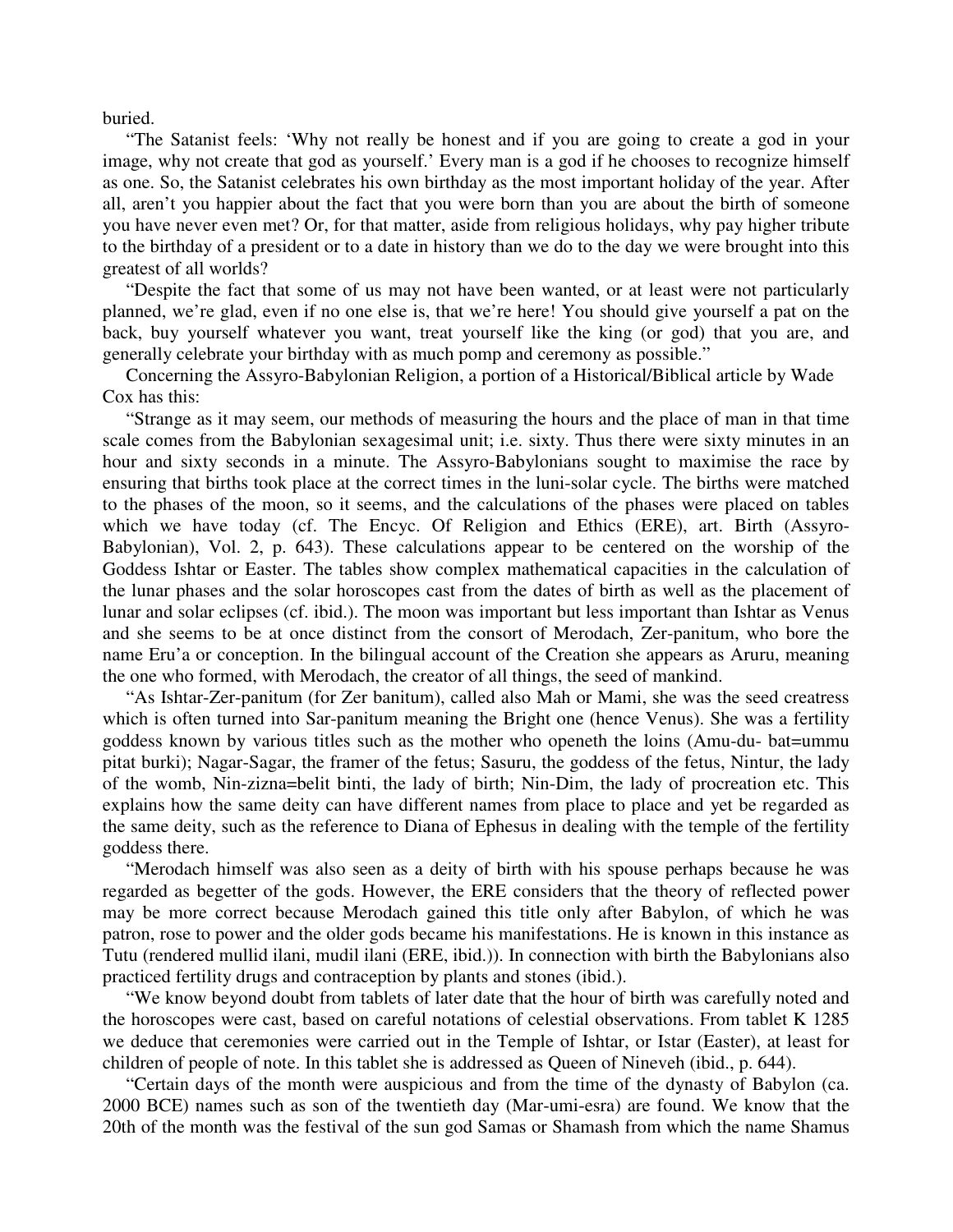is derived. This seemed to be related to the Victorious shining of the sun (seemingly particularly after eclipses)." Excerpt from *Birthdays* (No. 287) Christian Churches of God (www.ccg.org).

## "**Each On His Day**"

 You will notice the above subject heading has quotation marks around a phrase. The phrase is taken from Job 1:1-5, *There was a man in the land of Uz, whose name was Job; and that man was blameless and upright, one who feared Elohim, and turned away from evil. There were born to him seven sons and three daughters. He had seven thousand sheep, three thousand camels, five hundred yoke of oxen, and five hundred she-asses, and very many servants; so that this man was the greatest of all the people of the east. His sons used to go and hold a feast in the house of each on his day; and they would send and invite their three sisters to eat and drink with them. And when the days of the feast had run their course, Job would send and sanctify them, and he would rise early in the morning and offer burnt offerings according to the number of them all; for Job said, It may be that my sons have sinned, and cursed Elohim in their hearts. Thus Job did continually.* (RSV)

 Many scholars admit that the phrase "each on his day" most likely refer to Job's sons' and daughters' birthdays. It was customary for some to have great parties and revelry, especially in pagan customs, on the day of their birth. Why then were Job's children participating in such practices? He, being a righteous man, would not join in with the merrymakers. Nowhere in the Scriptures does it say that he participated; on the contrary, he had to sanctify their potential despicable acts with burnt offerings. He justified the offerings by saying "It may be that my sons have sinned, and cursed Elohim in their hearts." We can infer that Job did not have control over these children. It can be inferred in the Scriptures that the sons and daughters did not live with him because it reads in verse 4, "...and they would send and invite...," then again in verse 5, "Job would send and sanctify." The meaning here for the word "send" would accurately be implied as "to send for" or "send for." In other words, someone would go and get the individuals for whatever reason.

 Job was a righteous man so his own household would have probably been in order. It is also interesting to note that these children who "could have cursed Elohim" during one of their birthday feasts were the same children Yahweh let Satan kill in following verses:

 *Now the day came when his sons and daughters were eating and drinking wine in their oldest brother's house, and a messenger came to Job, saying, "The oxen were plowing and the donkeys grazing beside them, and the Sabaeans swooped down and carried them all away, and they killed the servants with the sword! And I— only I alone—escaped to tell you!" While this one was still speaking, another messenger arrived and said, "The fire of Elohim has fallen from heaven and has burned up the sheep and the servants—it has consumed them! And I—only I alone— escaped to tell you!" While this one was still speaking another messenger arrived and said, "The Chaldeans formed three bands and made a raid on the camels and carried them all away, and they killed the servants with the sword! And I—only I alone—escaped to tell you!"*

 *While this one was still speaking another messenger arrived and said, "Your sons and your daughters were eating and drinking wine in their oldest brother's house, and suddenly there came a great wind across the wilderness and struck the four corners of the house, and it fell on the young people, and they died! And I—only I alone—escaped to tell you!"* Job 1:13-19 *Net Bible*.

### **Our Day Of Death Better Than Our Day Of Birth**

 It's important to learn from the Scriptures that our day of death is more significant than our day of birth. We read of this in Ecclesiastes 7:1:

 *A good name is better than precious ointment; and the day of death than the day of one's birth,*  KJV. We read on, *It is better to go to the house of mourning, than to go to the house of feasting: for that is the end of all men; and the living will lay it to his heart. Sorrow is better than laughter: for*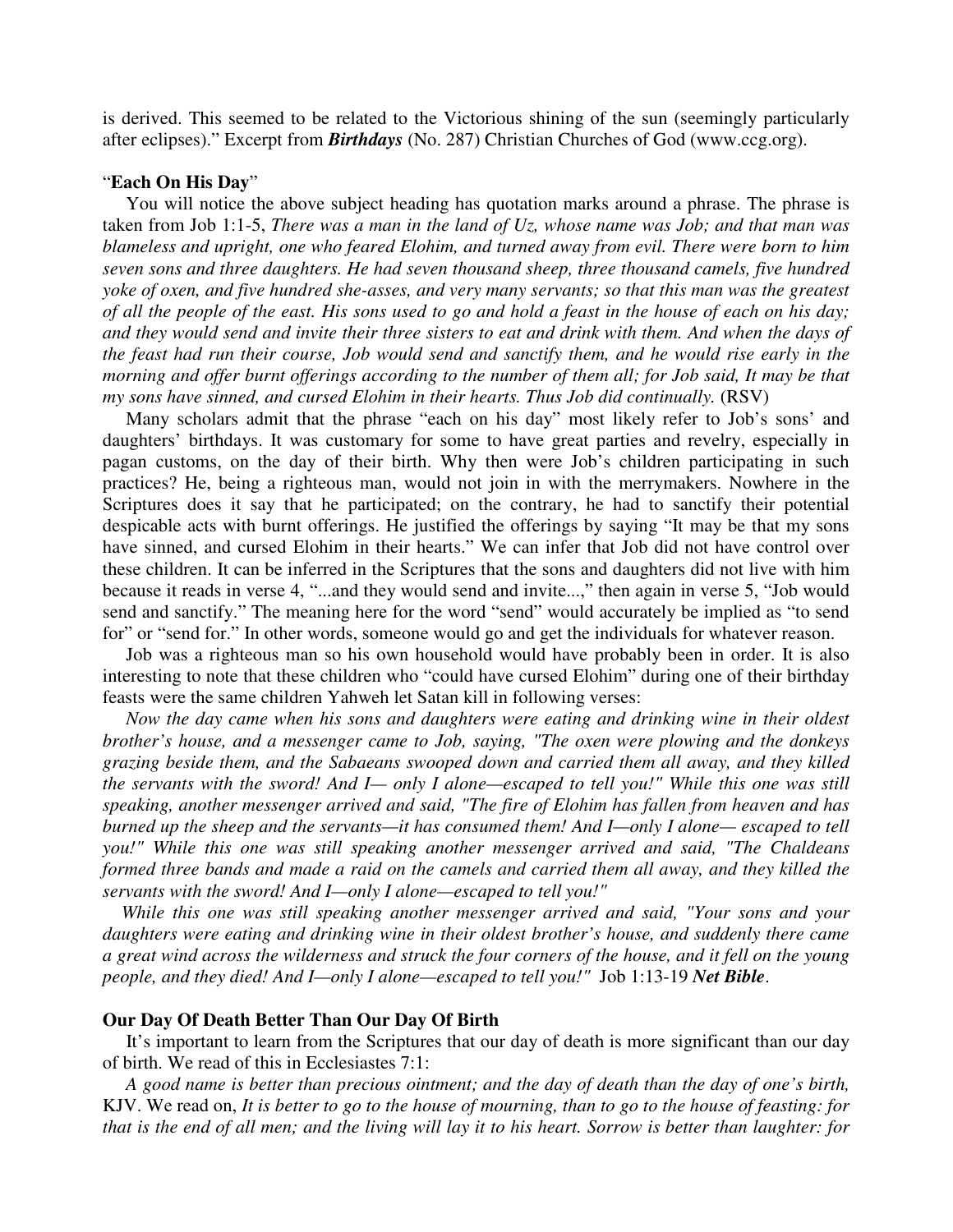*by the sadness of the countenance the heart is made better. The heart of the wise is in the house of mourning; but the heart of fools is in the house of mirth. It is better to hear the rebuke of the wise, than for a man to hear the song of fools. For as the crackling of thorns under a pot, so is the laughter of the fool: this also is vanity, Ecclesiastes 7:2-6 KJV.* 

*Matthew Henry's Commentary* has this to say about verse 1: "That, all things considered, our going out of the world is a greater kindness to us than our coming into the world was: *The day of death* is preferable to the *birth-day;* though, as to others, there was joy *when a child was born into the world,* and where there is death there is lamentation, yet, as to ourselves, if we have lived so as to merit a *good name, the day of our death,* which will put a period to our cares, and toils, and sorrows, and remove us to rest, and joy, and eternal satisfaction, *is better than the day of our birth,*  which ushered us into a world of so much sin and trouble, vanity and vexation. We were born to uncertainty, but a good man does not die at uncertainty. *The day of our birth* clogged our souls with the burden of the flesh, but *the day of our death* will set them at liberty from that burden..."

 Although Matthew Henry may have been a little confused about our after-death life, along with the concept of the "soul" in other areas of his commentary, he makes a respectable point about the comparisons of death and being born.

#### **A Gift For Herodias And Her Daughter**

 *At that time Herod the tetrarch heard of the fame of Yahshua, and said unto his servants, "This is John the Baptist; he is risen from the dead; and therefore mighty works do shew forth themselves in him." For Herod had laid hold on John, and bound him, and put him in prison for Herodias sake, his brother Philip's wife. For John said unto him, "It is not lawful for thee to have her." And when he would have put him to death, he feared the multitude, because they counted him as a prophet. But when Herod's birthday was kept, the daughter of Herodias danced before them, and pleased Herod. Whereupon he promised with an oath to give her whatsoever she would ask. And she, being before instructed of her mother, said, "Give me here John the Baptist's head in a charger." And the king was sorry: nevertheless for the oath's sake, and them which sat with him at meat, he commanded it to be given her. And he sent, and beheaded John in the prison. And his head was brought in a charger, and given to the damsel: and she brought it to her mother. And*  his disciples came, and took up the body, and buried it, and went and told Yahshua, Matthew 14:1-12 KJV.

 Here is a graphic example of the raucous behavior to be expected at the celebration of one's birth. The Scriptures say that Herod was sorry for his decision but for the sake of keeping an oath, John The Baptist would be beheaded. Notice how calculating Herodias was in telling her daughter to specifically ask for this gift. It must have been well known that the King would do special favors on his birthday, even to kill a human being for entertainment or revenge. Looking back to the Scripture in Genesis containing the account of Joseph, Pharaoh, and the baker, one could ascertain that the custom of killing on one's birthday was common practice for royalty. Mark 6:21 gives us confirmation of the Matthew account and reaffirms that this must have been commonplace on royalty birthdays to kill a human being:

 *And when a convenient day was come, that Herod on his birthday made a supper to his lords, high captains, and chief estates of Galilee; And when the daughter of the said Herodias came in, and danced, and pleased Herod and them that sat with him, the king said unto the damsel, "Ask of me whatsoever thou wilt, and I will give it thee." And he sware unto her, "Whatsoever thou shalt ask of me, I will give it thee, unto the half of my kingdom." And she went forth, and said unto her mother, "What shall I ask?" And she said, "The head of John the Baptist." And she came in straightway with haste unto the king, and asked, saying, "I will that thou give me by and by in a charger the head of John the Baptist,"* Mark 6:21-25 KJV.